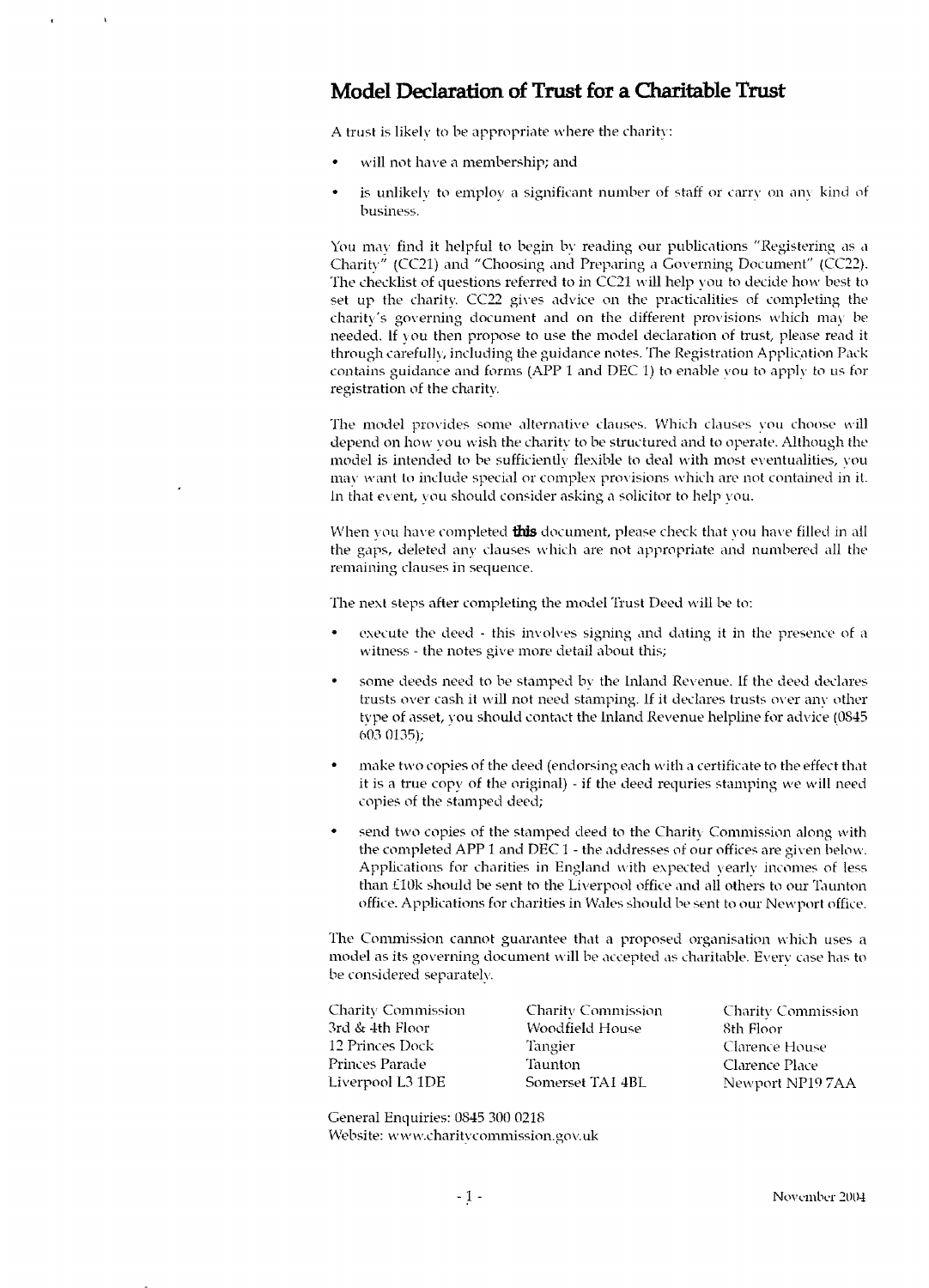First Trustees Insert full names and addresses. (Clause 9 specifies the minimum number of trustees.) The first trustees should be the same people whose signatures are witnessed at the end of this declaration of trust and whose names appear on the DEC 1. The charity trustees will be subject to a number of legal duties which are set out in our publication CC3 "The Essential Trustee". All prospective charity trustees should read that publication before taking up office.

Starting Sum Insert a description of the money or other property held. We cannot register a trust unless there is some money or property that is subject to it. A token sum of money is sufficient to create a charitable trust. but may not be enough to enable the trust to qualify for registration (see CC21).

Clause 2 It is a practical (but not a legal) necessity that the charity should have a name. In general, the Commission will object to a new name only if it infringes the principles set out in section 6 of the Charities Act 1993, which are explained in our leaflet INF 6. This power can be exercised whenever the trustees think that the charity's interests will be served by changing its name.

# THIS DECLARATION OF TRUST IS MADE

the  $\frac{d}{dx}$  of  $\frac{d}{dx}$   $\frac{d}{dx}$   $\frac{d}{dx}$ 

(1) ROGER MALCOLM KIRK of 3 Broadlands, Shaldon, DPNON TQ14 DEH ; (2) MINE DULCE KIRK of 3 Broadlands Shaldon, Denon 7014 OEH 3 (3) ALEXANDER CHARLES KIRK of 24 Pandova Road, West Hampstead, London NW6 177 j. (4) THOMAS LEONARD KIRK of 4A The Terrace, old Ford Road, Bernan Green, Landon E2 941; and 15) BEN WILLIAM GALLONIAY of 13 forth Bridge<br>Road, Battersea, London SWII 5Ny ("the first trustees")

| The first trustees hold the sum of |                                        |
|------------------------------------|----------------------------------------|
|                                    | $\epsilon$ 1,000 (one thousand founds) |

on the trusts declared in this deed and they expect that more money or assets will be acquired by them on the same trusts.

### NOW THIS DEED WITNESSES AS FOLLOWS:

#### $\mathbf{1}$ Administration.

The charitable trust created by this deed ("the charity") shall be administered by the trustees. (In this deed, the expression "the trustees" refers to the individuals who are the trustees of the charity at any given time. It includes the first trustees and their successors. The word "trustee" is used to refer to any one of the trustees.)

#### $\overline{2}$ Name.

The charity shall be called <u>The Helen Foundation</u>

but the trustees may by resolution change the charity's name from time to time. Before doing so they must obtain the written approval of the Charity Commissioners for England and Wales ("the Commission") for the new name.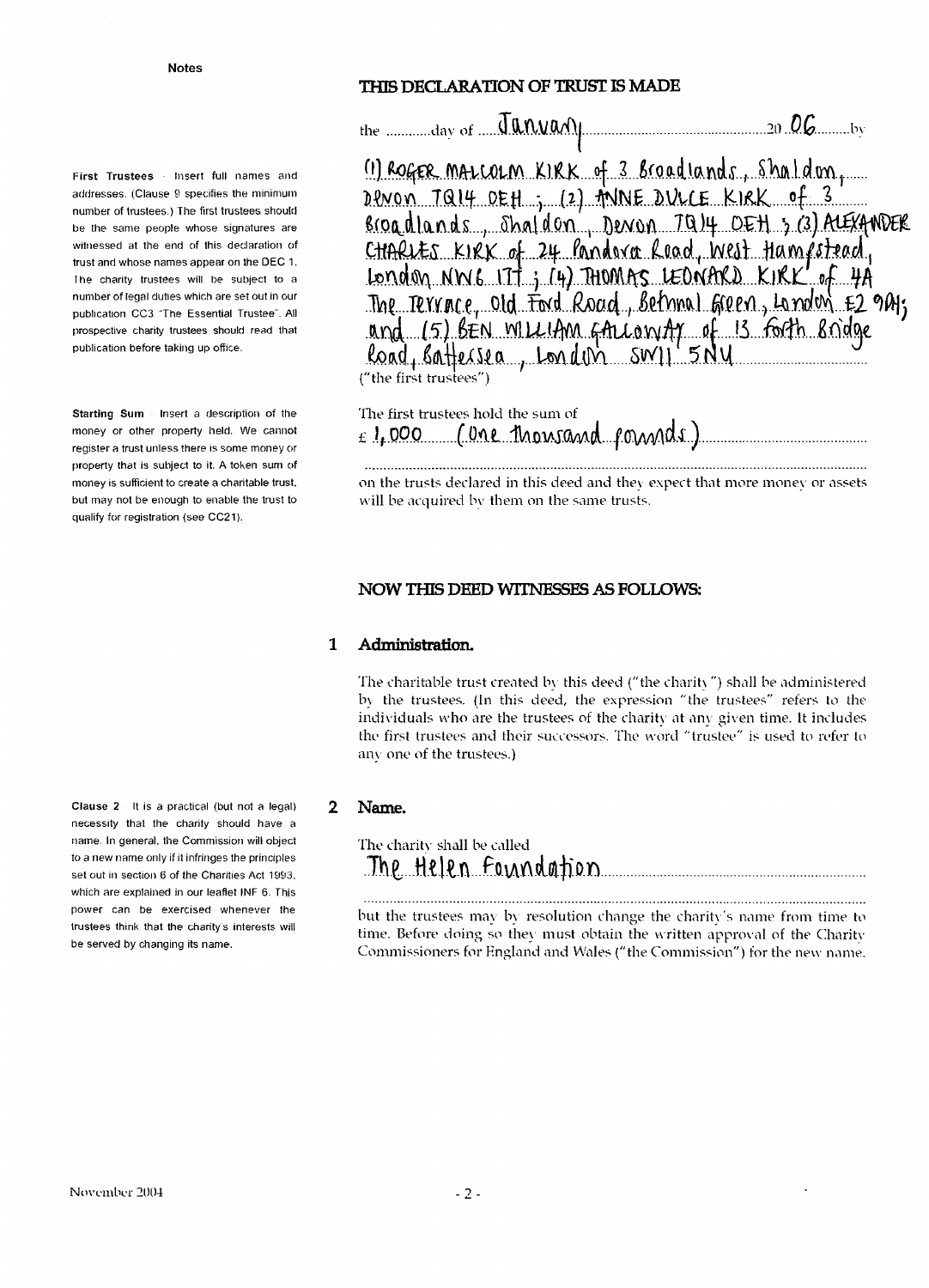**Clause 3** - Describe here clearly what it is that you intend that your charity should set out to achieve. A charity s object must be expressed in exclusively charitable terms and this can be quite difficult. Guidance is available in our publication CC22 ('Choosing and Preparing a Governing Document') and on our website where we have provided some basic model objects. The key elements to include are:

- the purpose itself (eg establishing and running a school):
- the people who can benefit (in our example, school age children): and. if appropriate
- any geographic limits which may be  $\bullet$ needed to define the area of benefit. This will not always be necessary. If you do include an area of benefit, it is common to define it by reference to a local government area: this has the advantage of clarity and simplicity, but can create problems if the area is subsequently altered or abolished.

**Clause 4** - This provision enables the trustees to spend the charity's capital, but doesn't oblige them to do so (it is only the charity's income that must be applied). Without those words, the charity's capital would be "permanent endowment" and only the income generated by it could be spent.

# **3 Application of income,**

The trustees must apply the income of the charity in furthering the following objects ("the objects")

| In relation to the arts, to advance the<br>education of, to promote the participation<br>of and to denotop the talents of young<br>people aged between serven (7) and eighteen<br>(18) mithin the geographic area covered<br>by Teignbridge District Connol in South<br>Dewon |
|-------------------------------------------------------------------------------------------------------------------------------------------------------------------------------------------------------------------------------------------------------------------------------|
|                                                                                                                                                                                                                                                                               |
|                                                                                                                                                                                                                                                                               |
|                                                                                                                                                                                                                                                                               |
|                                                                                                                                                                                                                                                                               |

# **4 Application of capital**

At their discretion, the trustees may spend all or part of the capital of the charity in furthering the objects.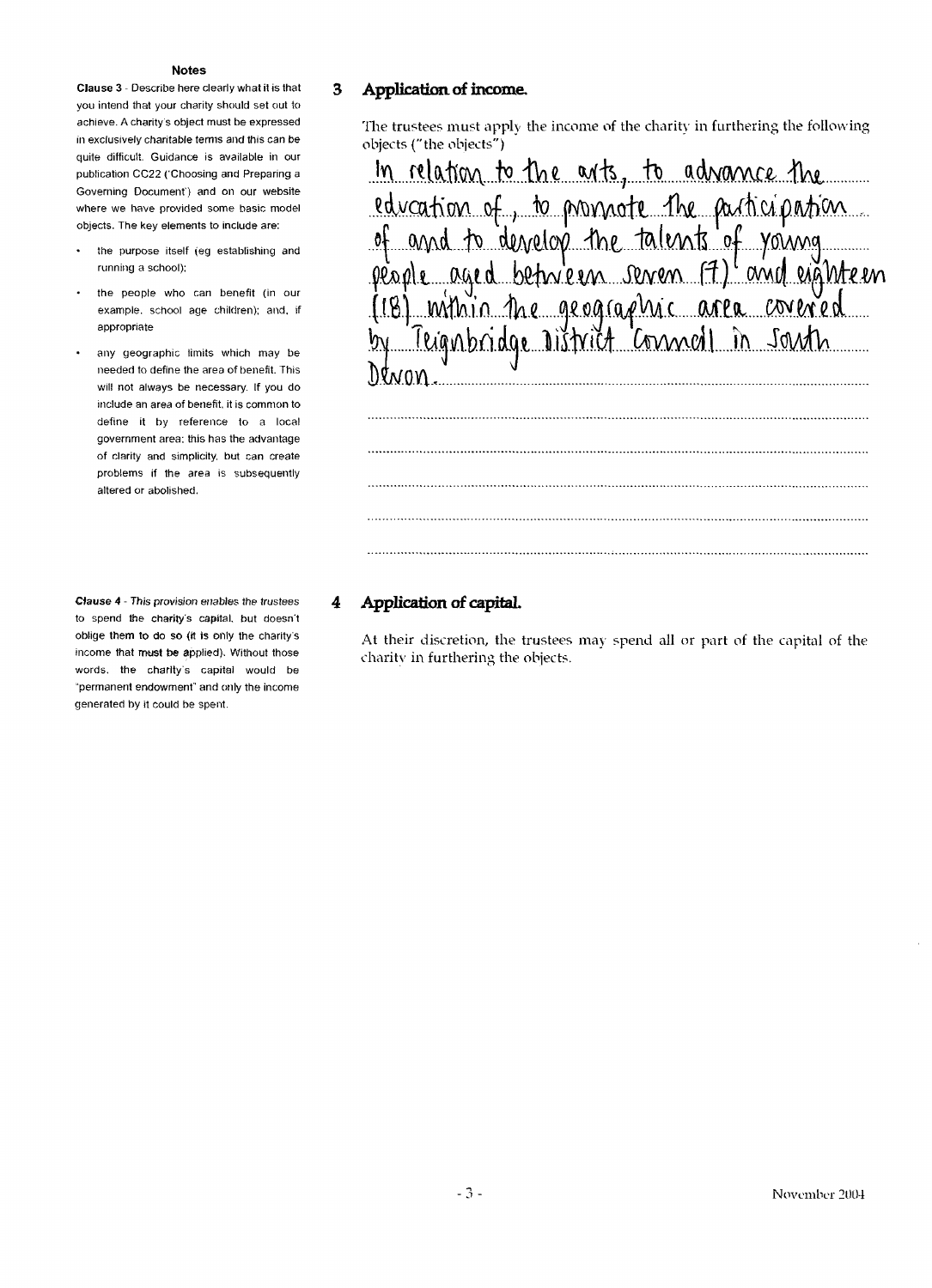Clause S - Include any of the powers from the following sub-clauses which you consider necessary, numbered in sequence. Some powers are implicit in a charity's objects (for example, if the object is to provide a school, the trustees have an implicit power to acquire premises). Other powers are given by statute, often only if specific conditions are met. For example, the Trustee Act 2000 gives trustees power to acquire and dispose of land, to borrow money in many circumstances, to delegate much of the running of the charity and to invest. However, there are some things that can be done only if the charity's governing document provides express power to do them. It is sensible to set out all the powers that the charity is likely to need, for the avoidance of doubt and to remind trustees of the conditions that have to be met when they exercise those powers.

Clause 5(i) - This sub-clause provides a general power to raise funds through a wide variety of methods including inviting and receiving donations and legacies. The only restriction here is that it does not allow the charity to engage in substantial permanent trading for the purpose of raising funds (although trading on a small scale is allowed. The Inland Revenue provides guidance on the tax treatment of different sorts of trading). If your charity is likely to raise funds from trading, our booklet CC35 ("Charities and Trading') provides detailed advice. This subclause does not prevent trading in order to carry out the charity's object - for example, an educational charity can charge fees for the educational services it provides.

Clause 5(ii) - This power is helpful if the trustees wish to acquire property either for use as office premises or functionally (such as a playground or school site). Our booklet CC33 contains further guidance on the issue. When the trustees acquire land for the charity, the ownership of the land cannot rest with the charity directly as it has no separate legal identity. The trustees will therefore need to ensure that title to the charity's land is held in the name of individuals, or a company, in trust on behalf of the charity. Typically this can be some or all of the trustees, the Official Custodian for Charities (see our booklet CC13) or a nominee - see clause 6 notes).

Clause 5(iii) - This power enables the charity to dispose of its property. Sections 36 and 37 of the Charities Act 1993 apply to most charities and require trustees to comply with

#### **5 Powers.**

In addition to any other powers they have, the trustees may exercise any of the following powers in order to further the objects (but not for any other purpose):

- (i) to raise funds. In exercising this power, the trustees must not undertake any substantial permanent trading activity and must comply with any relevant statutory regulations;
- (ii) to buy, take on lease or in exchange, hire or otherwise acquire property and to maintain and equip it for use;
- (iii) to sell, lease or otherwise dispose of all or any part of the property belonging to the charity. In exercising this power, the trustees must comply as appropriate with sections 36 and 37 of the Charities Act 1993;
- (iv) to borrow money and to charge the whole or any part of the property belonging to the charity as security for repayment of the money borrowed. The trustees must comply as appropriate with sections 38 and 39 of the Charities Act 1993 if they wish to mortgage land owned by the charity;
- (v) to co-operate with other charities, voluntarv bodies and statutory' authorities and to exchange information and advice with them;
- (vi) to establish or support any charitable trusts, associations or institutions formed for any of the charitable purposes included in the objects;
- (vii) to acquire, merge with or enter into any partnership or joint venture arrangement with any other charity formed for any of the objects;
- (viii) to create such advisory committees as the trustees think fit;
- (ix) to employ and remunerate such staff as are necessary for carrying out the work of the charity;
- $(x)$  to do any other lawful thing that is necessary or desirable for the achievement of the objects.

**Notes for Clause 5 continue on page 5**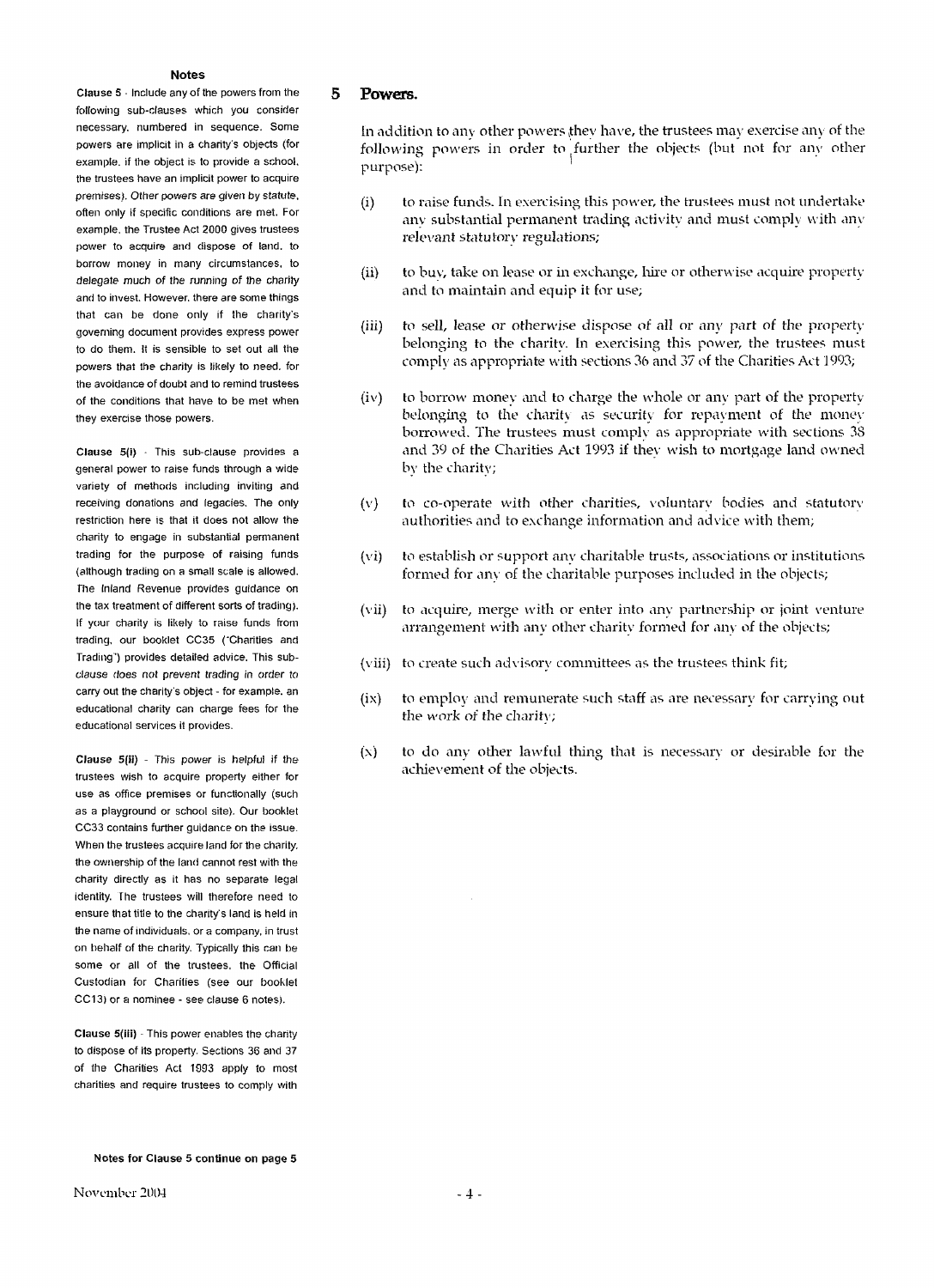eidi tuods noitsmotni. obtainable. Our booklet CC28 provides more of the property for the best price reasonably esoqaib venditions to ensure that they dispose

sidt no on our website provides detailed information mortgage. Our Operational Guidance OG22 they are borrowing money by way of provide certain certificates/astements when requires that the trustees take advice and the Charities Act 1993. Briefly, the Act to strement comply with the requirements of securing the loan on asses of the charity the clear that it this power to borrow involves an explicit power to borrow. It also makes Clause 5(iv) - This provides the trustees with

employ trustees as staff. See clause 25. Clause 5(ix) This power cannot be used to

behalf - see note to clause 5(ii). zii no bnsl blod of eenimon s zbeen bns an investment manager or where it owns land particular use where a charity wishes to use to at ensibotaup bns eeenimon letrege charity investments. The powers to employ CC14 provides more information about range of different investments. Our booklet a ni teavni of been ent nebianop of bris solvbs skst of zeetzunt edt zeniuper friemtzevni this document. The statutory power of whether or not they are expressly included in powers conferred by the Trustee Act 2000. Clause 6 - The trustees will have the wide

setspeleb tient to seitivities of their delegates. Clause 7 - The trustees are responsible for

prackets. this sub-clanse, delete the sets of square square brackets. When you have completed be for a fixed ferm, delete the text in the the term of years. If the appointment it in the square brackets and complete the number for and if you choose this option, delete the imet bexit s tot befinoqds ets seefsutt fami in the square brackets. We would recommend different mummum number, change the figure ther sinsul to finaleseism in Non miab to set st tention of the responsibilities and duties help with the quality of decision making and ling and are at least three trustees. This will administered by a company, we recommend Clause 9 - Unless the charity is to be

#### Statutory powers. 9

sugipoteno bind and the employment of agents, nominees and custodians. po motifistupos eft die frustee Act 2000 as regards investment, the acquisition or Nothing in this deed restricts or excludes the exercise by the trustees of the

#### Delegation. 4

- -saajsnii atli yo baarge visuoivarq fagbud a diiw abusbroom ni fqabxa the trustees. It must not incur expendition on behalf of the charity of vilquiorq bin villal estitvitos bin activities bin troqor taun il .esstant committee must act in accordance with any directions given by the their powers or functions to a committee of two or more trustees. A  $\left($ ! $\right)$ In addition to their statutory powers, the trustees may delegate any of
- элец лэцгэлэцм 1дээхэ звинээш The trustees must exercise their powers jointly at property convened  $(i)$
- to '(troisivoid alroiniers are rapun (a) Delegated the exercise of the powers (either under this provision or
- (q) Made some other arrangements, by regulations under clause 21,
- functions which they have delegated should continue to be delegated. The trustees must consider from time to time whether the powers or  $(\overline{\mathfrak{m}})$

#### Duty of care and extent of liability. 8

le or she has or claims to have ("the duty of care"). circumstances, taking into account any special knowledge or experience that of the trustees must use the loved of care and skill like reasonable in the statue, or by any rule of law) in administering or managing the charity, each When exercising any power (whether given to them by this deed, or by

aring or in failing to act, he or she has failed to discharge the duty of care. delegated by the trueses, shall be liable for any act or failure to act unless, in No trustee, and no one exercising powers or responsibilities that have been

#### Appointment of trustees. 6

- T5 of this deed. resolution of the true<br>resolution of the true especial at a special meeting called under clause<br>resolution of the must be appointed for a term<br>of the same clause There must be at least Hureey trustees. Apart from the first trustees,  $(i)$
- effective administration of the charity. pure regard to the skills, knowledge and experience needed for the In selecting individuals for appointment as trustees, the trustees must  $(i)$
- of appointment, re-appointment and retirement of each trustee. The trustees must keep a record of the manne and adrhess and the dates  $(iii)$

X

 $\lambda$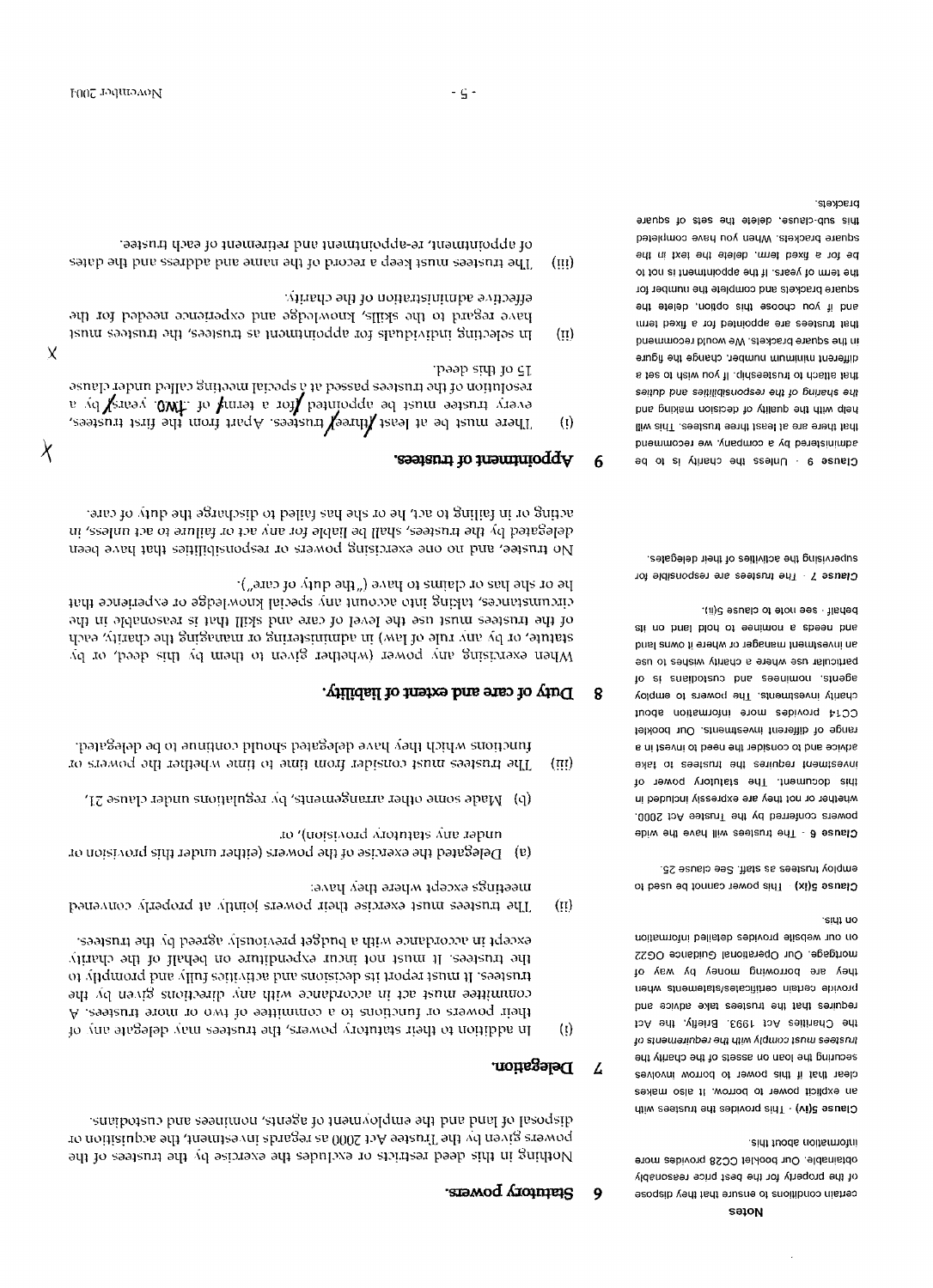Clause 9(iv) - Our report 'Trustee Recruitment. Selection and Induction' (RS1) provides guidance on effective methods of recruiting new trustees. The report is on our website or in hard copy from our offices. This includes advice on what information to provide new trustees with - in addition to (a) and (b) here, the trustees might wish to provide a copy of the minutes covering the previous year's meetings.

Clause 9(v) - The first trustees are those individuals named at the beginning of this deed. There is no need to include sub-clause (v) if the trustees will continue in post until they retire. There are, however, benefits in including fixed periods of appointment, not least by ensuring that the appointments are regularly reviewed. If this sub-clause is included, we recommend that you "stagger" the terms of office of the first trustees to ensure that they do not all go out of office at the same time. F or example, if there are three trustees, one might be appointed for five years, one for four years and one for three years.

Clause 11(i) - Our booklet CC3 - 'The Essential Trustee' explains what section 72 of this Act covers. In very broad terms, someone who has been convicted of offences involving deception or fraud, or who is an undischarged bankrupt or who has been removed from office as a trustee by us will be disqualified for acting as a trustee.

- (iv) The trustees must make available to each new trustee, on his or her first appointment:
	- (a) a copy of this deed and any amendments made to it;
	- (b) a copy of the charity's latest report and statement of accounts.

X

A



# **10 Higibiliiy for trusteeship.**

- (i) No one shall be appointed as a trustee:
	- (a) if he or she is under the age of  $18$  years; or
	- (b) if he or she would at once be disqualified from office under the provisions of clause $f(1)$  of this deed.
- (ii) No one shall be entitled to act as a trustee whether on appointment or on any re-appointment as trustee until he or she has expressly acknowledged, in whatever way the trustees decide, his or her acceptance of the office of trustee of the charity. X,

## **11 Termination of trusteeship.**

A trustee shall cease to hold office if he or she:

- (i) is disqualified from acting as a trustee by virtue of section *72* of the Charities Act 1993 or any statutory re-enactment or modification of that provision;
- (ii) becomes incapable by reason of mental disorder, illness or injurv of managing his or her own affairs;
- (iii) is absent without the permission of the trustees from all their meetings held within a period of six months and the trustees resolve that his or her office be vacated; or
- (iv) notifies to the trustees a wish to resign (but only if enough trustees will remain in office when the notice of resignation takes effect to form a quorum for meetings).

# **12 Vacancies.**

If a vacancy occurs the trustees must note the fact in the minutes of their next meeting. Any eligible trustee may be re-appointed. So long as there are fewer than three trustees, none of the powers or discretions conferred bv this deed or by law on the trustees shall be exercisable bv the remaining trustees except the power to appoint new trustees.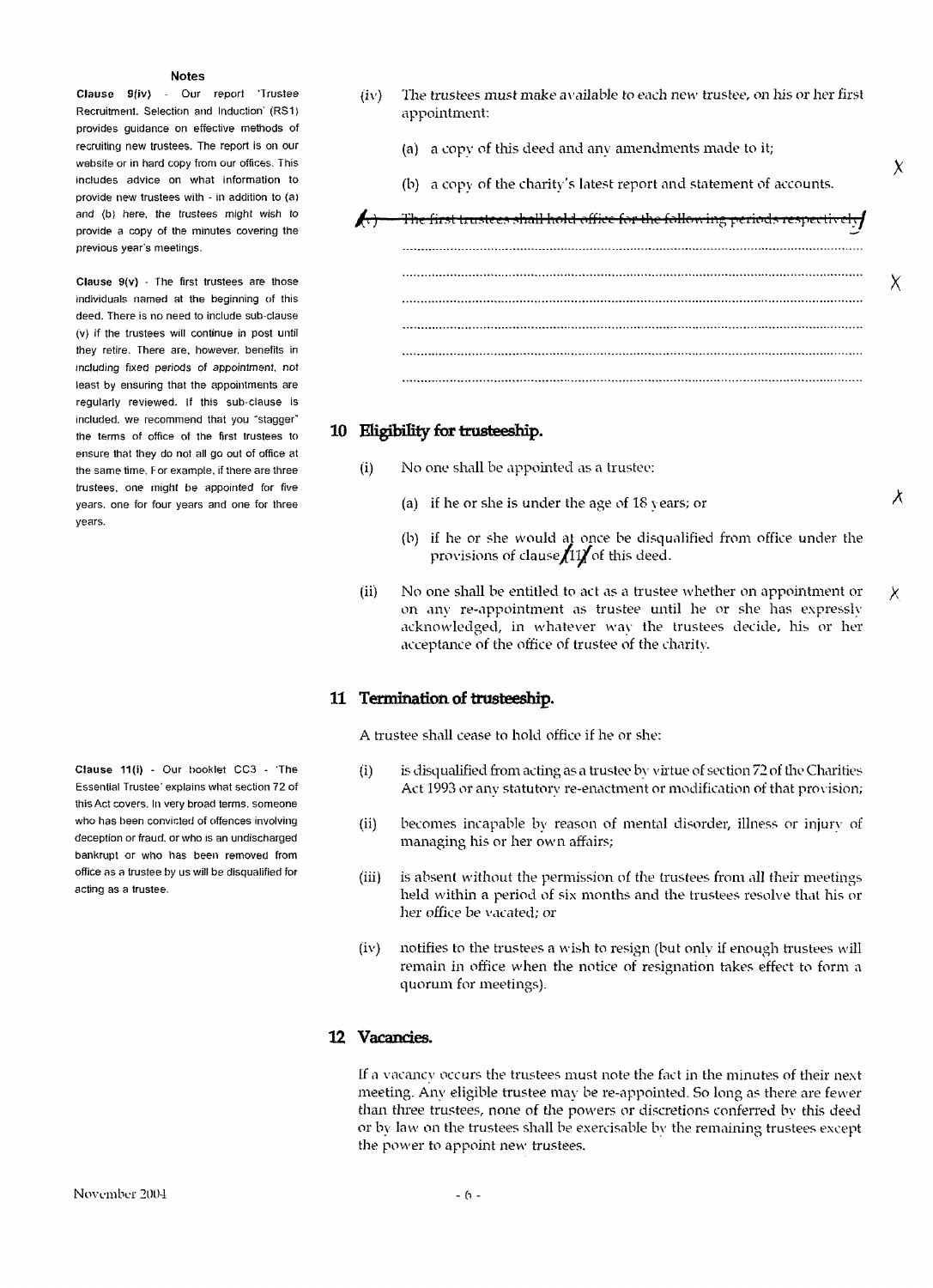Clause 13 We provide guidance on meetings in our booklet CC48 'Charities and Meetings .

#### 13 Ordinary meetings.

The trustees must hold at least two ordinary meetings each year. One such meeting in each year must involve the physical presence of those trustees who attend the meeting. Other meetings may take such form, including videoconferencing, as the trustees decide provided that the form chosen enables the trustees both to see and to hear each other.

### 14 Calling meetings.

The trustees must arrange at each of their meetings the date, time and place of their next meeting, unless such arrangements have already been made. Ordinary meetings may also be called at any time by the person elected to chair meetings of the trustees or by any two trustees. In that case not less than ten days' clear notice must be given to the other trustees.

The first meeting of the trustees must be called by

# Roger Malcolm Kirk

or,  $\mathbf{\hat{H}}$  no meeting has been called within three months after the date of this deed, by any two of the trustees.

### **15 Special meetings.**

A special meeting may be called at any time by the person elected to chair meetings of the trustees or by any two trustees. Not less than four days' clear notice must be given to the other trustees of the matters to be discussed at the meeting. However, if those matters include the appointment of a trustee or a proposal to amend any of the trusts of this deed, not less than 21 days' notice must be given. A special meeting may be called to take place immediately after or before an ordinary meeting.

### 16 Chairing of meetings.

The trustees at their first ordinary meeting in each year must elect one of their number to chair their meetings. The person elected shall always be eligible for re-election. If that person is not present within ten minutes after the time appointed for holding a meeting, or if no one has been elected, or if the person elected has ceased to be a trustee, the trustees present must choose one of their number to chair the meeting.

The person elected to chair meetings of the trustees shall have no other additional functions or powers except those conferred by this deed or delegated to him or her bv the trustees.

### **17 Quorum.**

- (i) Subject to the following provision of this clause, no business shall be conducted at a meeting of the trustees unless at least one third of the total number of trustees at the time, or two trustees (whichever is the greater) are present throughout the meeting.
- (ii) The trustees may make regulations specifying different quorums for meetings dealing with different types of business.

**Clause 14** - Insert the name of one of the first trustees who will call the first meeting. 'Clear' days does not include the day on which the notice would be received by the trustee or the day on which the meeting is held. Section 81 of the Charities Act 1993 sets out how notice may be given by post. In broad terms, the charity may send notice to each trustee at the UK address held in the charity's records: no notice is required for trustees living outside the UK. The notice would be regarded as being received on the day when 'in the ordinary course of post' it is expected to arrive: so a first class letter should be expected to arrive 1 day after posting and that is the day on which the notice would be regarded as being received.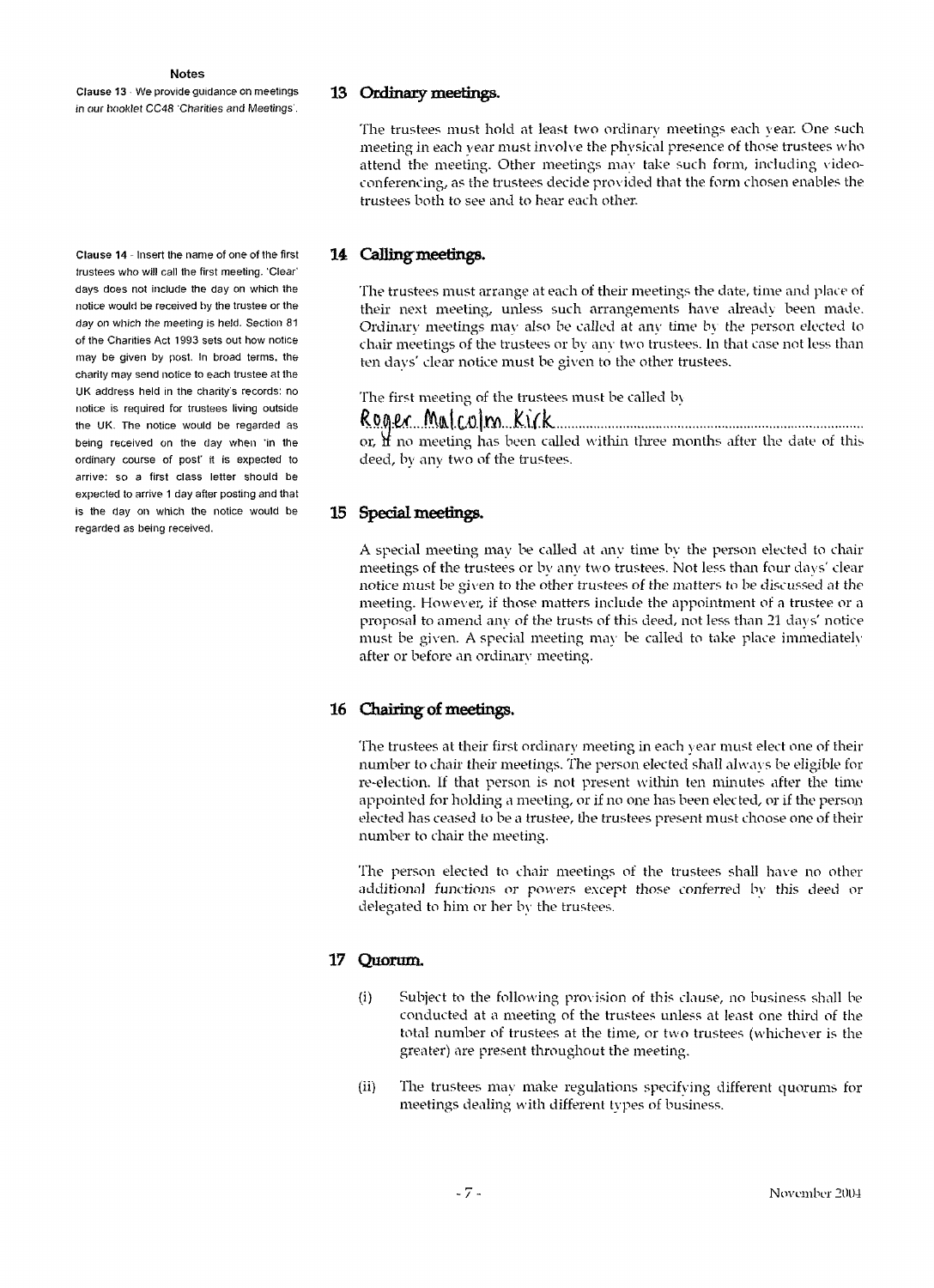#### **18 Voting.**

At meetings, decisions must be made by a majority of the trustees present and voting on the question. The person chairing the meeting shall have a casting vote whether or not he or she has voted previously on the same question but no trustee in any other circumstances shall have more than one vote.

### **19 Conflict of interest**

A trustee must absent himself or herself from any discussions of the trustees in which it is possible that a conflict will arise between his or her duty to act solely in the interests of the charity and any personal interest (including but not limited to any personal financial interest).

## **20 Minutes.**

The trustees must keep minutes, in books kept for the purpose or by such other means as the trustees decide, of the proceedings at their meetings, in the minutes the trustees must record their decisions and, where appropriate, the reasons for those decisions. The trustees must approve the minutes in accordance with the procedures, laid down in regulations made under clause 21 of this deed.

### **21 General power to make regulatior»s.**

The trustees may from time to time make regulations for the management of the charity and for the conduct of their business, including:

- (i) the calling of meetings;
- (ii) methods of making decisions in order to deal with cases or urgency when a meeting is impractical;
- (iii) the deposit of money at a bank;
- (iv) the custody of documents; and
- (v) the keeping and authenticating of records. (If regulations made under this clause permit records of the charity to be kept in electronic form and requires a trustee to sign the record, the regulations must specify a method of recording the signature that enables it to be properly authenticated.)

The trustees must not make regulations which are inconsistent with anything in this deed.

**Clause 21(v)** The Electronic Communications Act 2000 and the Electronic Signatures Regulations 2002 permit electronic signatures to be accepted as evidence, subject to certain conditions. This sub-clause summarises those conditions.

Regulations are effectively the internal procedures adopted by the trustees for the effective administration of the charity. They cannot be used to change any of the provisions in this deed - clause 28 of this Deed sets out the procedure for amending the provisions of this deed.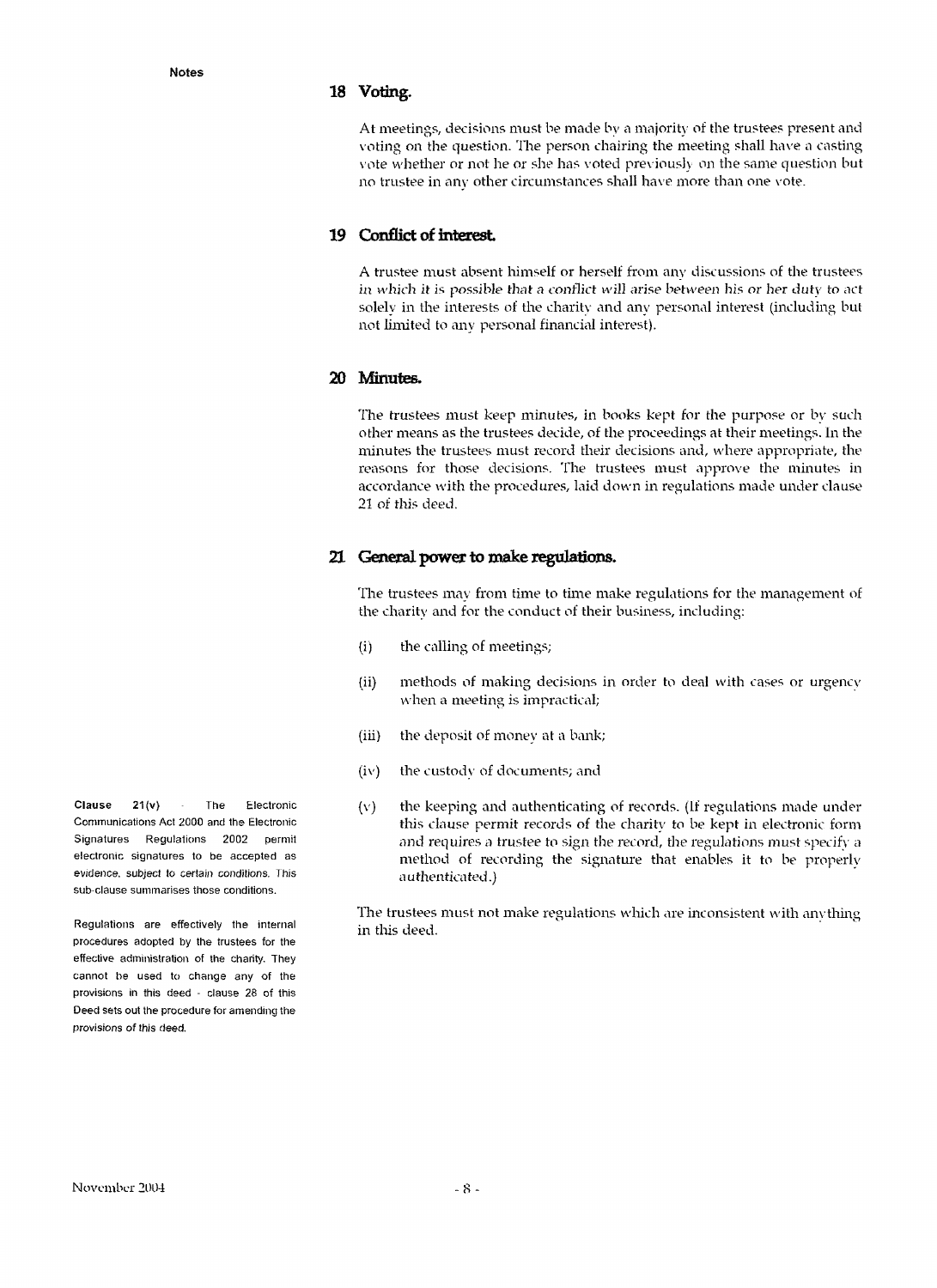Clause 22 - Our booklet CC61 'Charity Accounts: The framework' sets out the key accounting requirements for charities. All charities with incomes over £10.000 must send accounts to the Charity Commission within 10 months of the end of the financial /ear to which the accounts relate.

Clause 22(v) - All charities with annual incomes of over £10.000 must send us their Annual Report within 10 months of the end of their financial year.

Clause 22(vi) - All charities with annual incomes of over £10.000 must complete an Annual Return and send it to us within 10 months of the end of their financial year: the return provides a summary of key financial data and is used by us for monitoring purposes to detect issues which might require our attention or guidance.

Clause 23 - A charity's entry includes its name, correspondence address, objects and governing document. The Commission issues to every charity once a year a Register Check Form on which these details can conveniently be supplied, they must provide details of any change in the entry although trustees do not have to use this form.

Clause 24 The trustees can make regulations (under clause 21) to allow others associated with the operation of the charity such as employees or volunteers to sign cheques and other orders in relation to the charity's bank accounts so long as these activities are properly managed so as to reduce the risk of fraud. For example, the trustees might allow two senior employees or volunteers to sign cheques up to a defined face value, with a limit on the total value of cheques which they are authorised to sign in any one month. In the case of charities which operate electronic bank accounts, we have provided guidance on trustee duties and best practice for operating such accounts, this is on our website at www.charitycommission.gov.uk/ supportingcharities/ccebank.asp/

#### **22 Accounts/ Annual Report and Annual Return.**

The trustees must comply-with their obligations under the Charities Act 1993 with regard to:

- (i) the keeping of accounting records for the charity;
- (ii) the preparation of annual statements of account for the charity;
- (iii) the auditing or independent examination of the statements of account of the charity;
- (iv) the transmission of the statements of account of the charity to the Commission;
- (v) the preparation of an annual report and its transmission to the Commission;
- (vi) the preparation of an annual return and its transmission to the Commission.

## **23 Registered particulars.**

The trustees must notify the Commission promptly of any changes to the charity's entry on the Central Register of Charities.

### **24 Bank account**

Any bank or building society account in which any of the funds of the charity are deposited must be operated by the trustees and held in the name of the charity. Unless the regulations of the trustees make other provision, all cheques and orders for the payment of money from such an account shall be signed by at least two trustees.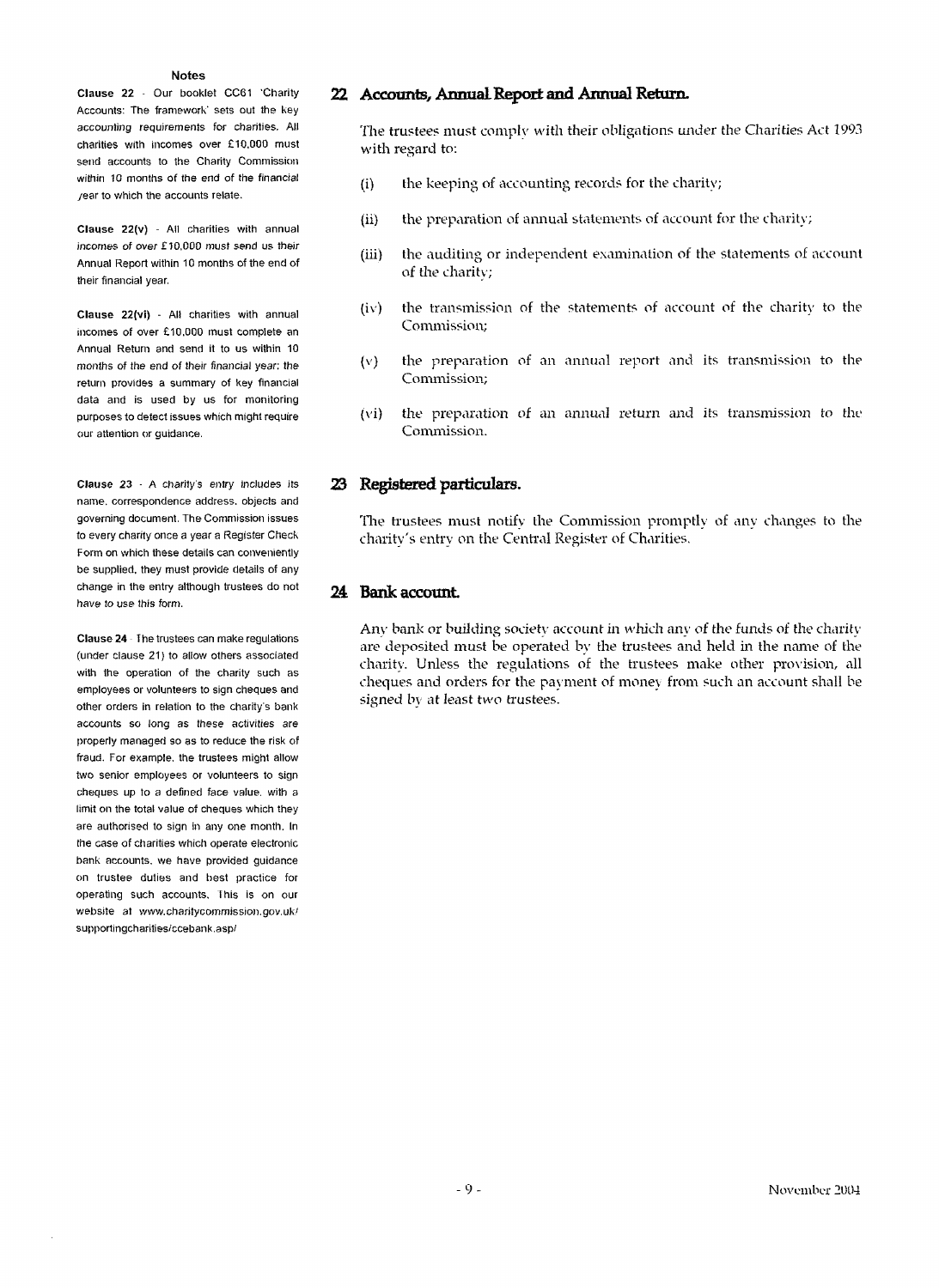**Clause 25** - These options provide different degrees of authority for trustees to be paid for services they provide to the charity. The general legal principle is that no trustee may benefit from his or her charity unless he or she has express authority to do so. Use Jption 1 if it is unlikely that a trustee will need to be paid by the charity: if the situation changes, our authority to any payment must he sought. Option 2 allows trustees in certain professions to charge for their professional services provided either directly by themselves or by their firms. Option 3 is the widest in scope and should be used if it is likely that one or more of the trustees will need to provide services to the charity in return for payment.

Note that the powers provided by Options 2 and 3 must only be exercised where the trustees can comply with the conditions laid down in those options which are intended to manage the inevitable conflict of interest that arises when a trustee derives a benefit from the trust. Our booklet CC11 'Payment of Charity Trustees' provides detailed guidance on the legal position with regard to payments to trustees.

These powers cannot be adopted by **existing** charities without the authority of the Charity Commission.

None of these options permits the trustees to receive payment for acting as trustee.

This provision does not apply to the payment of expenses reasonably incurred by trustees in the course of carrying out their duties to the charity as trustee (for example, travel costs to attend meetings) - these are permitted by the Trustee Act 2000 and by clause 27 below.

#### **25 Trustees not to benefit financially from Iheir trusteeship.**

# Option-1

<del>(i) — Unless expressly authorised in writing in advance by the Commission</del> to do so, no trustee may buy goods or services from the charity, or sell ,<br><del>other financial benefit from the charity or from any trading company</del> <u>awned by the charity</u> goods or services to the charity or receive remuneration, or receive any

# $\Theta$ ptien-2

- (i) (a) Subject to paragraph (b) of sub clause (i) of this clause, no trustee may receive remuneration for any service provided to the charity and no trustee may acquire any interest in property belonging to the charity or be interested in any contract entered into by the trustee otherwise than as a trustee of the charity unless expressly authorised in writing in advance by the Commission to do so.
	- (b) Any trustee who is a solicitor, accountant or engaged in any profession may charge and be paid all the usual professional charges for business done by him or her or his or her firm, when instructed by the other trustees to act in a professional capacity on behalf of the charity. However, at no time may a majority of the trustees benefit under this provision and a trustee must withdraw from any meeting of the trustees at which his or her own instruction or remuneration or performance, or that of his or her firm, is under discussion.

#### <del>Option 3 -</del>

- <del>(i</del>) (a). No trustee may buy goods or services from the charity, or sell goods or services to the charity, or recoive remuneration, or receive ther financial benefit from the charity-orcompany owned by the charity, except in accordance with this deed or with the prior written approval of the Commission and any conditions it prescribes.
	- ^)—The trujjlcca may omplov; or enter into .1 '.ronti'iict for the rupplv *#i* goods or services with, one of their number. Before doing so, the tructoos must be satisfied that it is in the best interests of the charity ki employ, or contract with, that trustee rather than someone who' has no connection with the charity. In reaching that decision, they must balance the advantage of employing a trustee against the disadvantages of doing so (especially the loss of the trustee's services as a result of dealing with the trustee's conflict of interest as required by the next sub-clause). The remuneration or other cums paid to the trustee must not exceed an amount that is reasonable in all the circumstances. The trustees must record the reason for their decision in their minute boak.
	- A trustee must be absent from the part of any meeting nt which his or her employment or remuneration, or any matter concerning the contract, are discussed. He or she must also be absent from the part hich his or her pe  $empl$ oyment, or his or her performance of the contract; considered. He or she must not vote on any matter relating to his  $emplovment-or-tho-contract-and-must-mot-to-counted with$ calculating whothor a quorum of trustees is present at the mooting.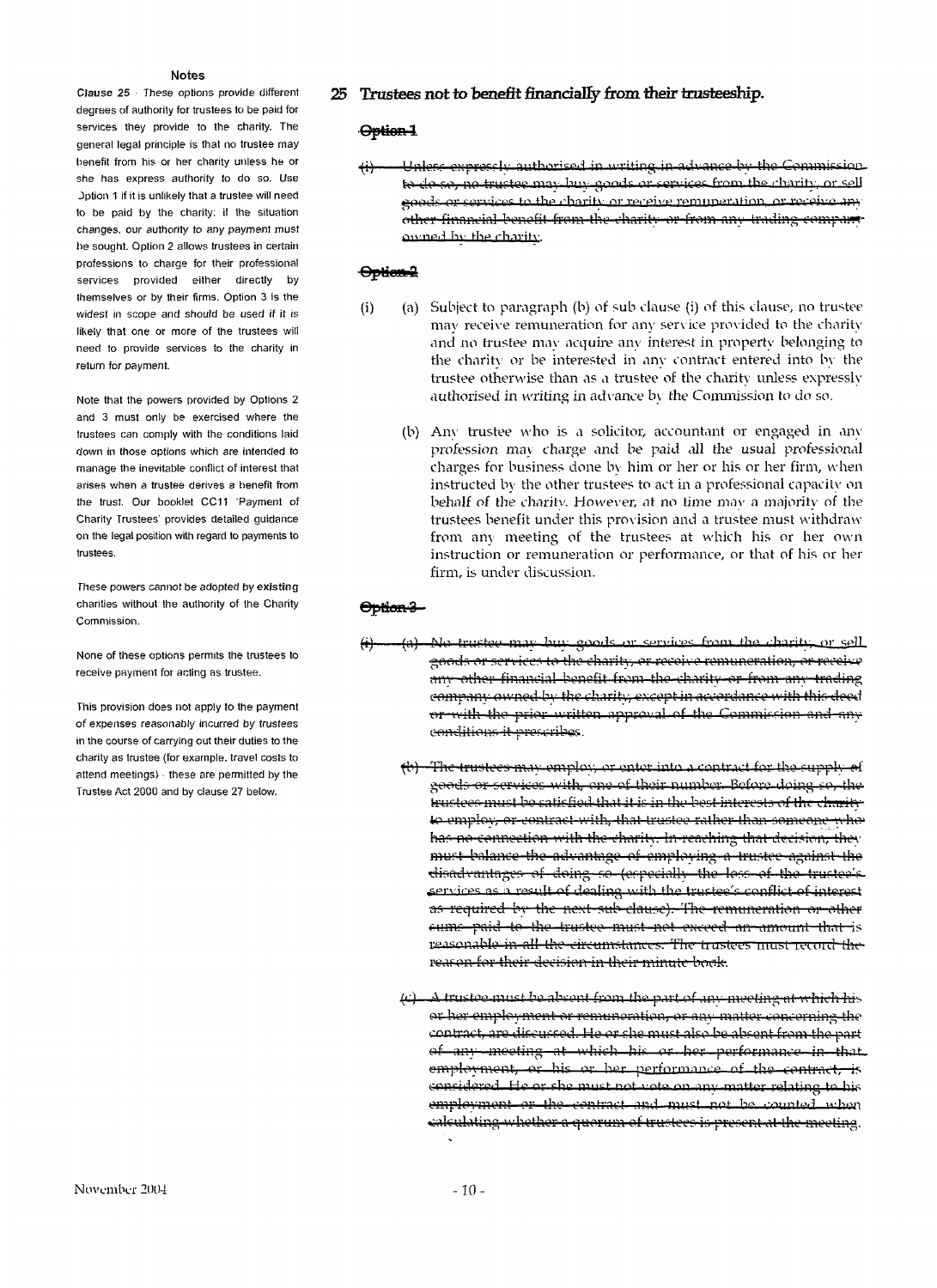- (ii) This clause applies to a firm or company of which a trustee is:
	- (a) a partner;
	- (b) an employee;
	- (c) a consultant;
	- (d) a director; or
	- (e) a shareholder, unless the shares of the company are listed on a recognised stock exchange and the trustee holds less than 1% of the issued capital,

as it applies to a trustee personally,

- (iii) In this clause:
	- (a) "charity" shall include any company in which the charity:
		- holds more than 50% of the shares; or
		- controls more than 50% of the voting rights attached to the shares; or
		- has the right to appoint one or more directors to the Board of the company.
	- (b) "Trustee" shall include anv child, parent, grandchild, grandparent, brother, sister or spouse of the trustee or any person living with the trustee as his or her partner.

### **26 Repair and insurance.**

The trustees must keep in repair and insure to their full value against fire and other usual risks all the buildings of the charity (except those buildings that are required to be kept in repair and insured by a tenant). They must also insure suitably in respect of public liability and employer's liability.

# *27* **Expenses.**

The trustees may use the charity's funds to meet anv necessary and reasonable expenses which they incur in the course of carrying out their responsibilities as trustees of the charity.

### **28 Amendment of Trust Deed.**

- (i) The trustees may amend the provisions of this deed, provided that:
	- (a) no amendment may be made to clause 3 (Application of Income), clause *8* (Duty of care), clause 25 (Trustees not to benefit financially from their trusteeship), clause 29 (Dissolution) or this clause without the prior consent in writing of the Commission; and
	- (b) no amendment may be made whose effect is that the charity ceases to be a charity at law.

**Clause 26** - These are the minimum requirements and trustees should consider if any other forms of insurance are needed.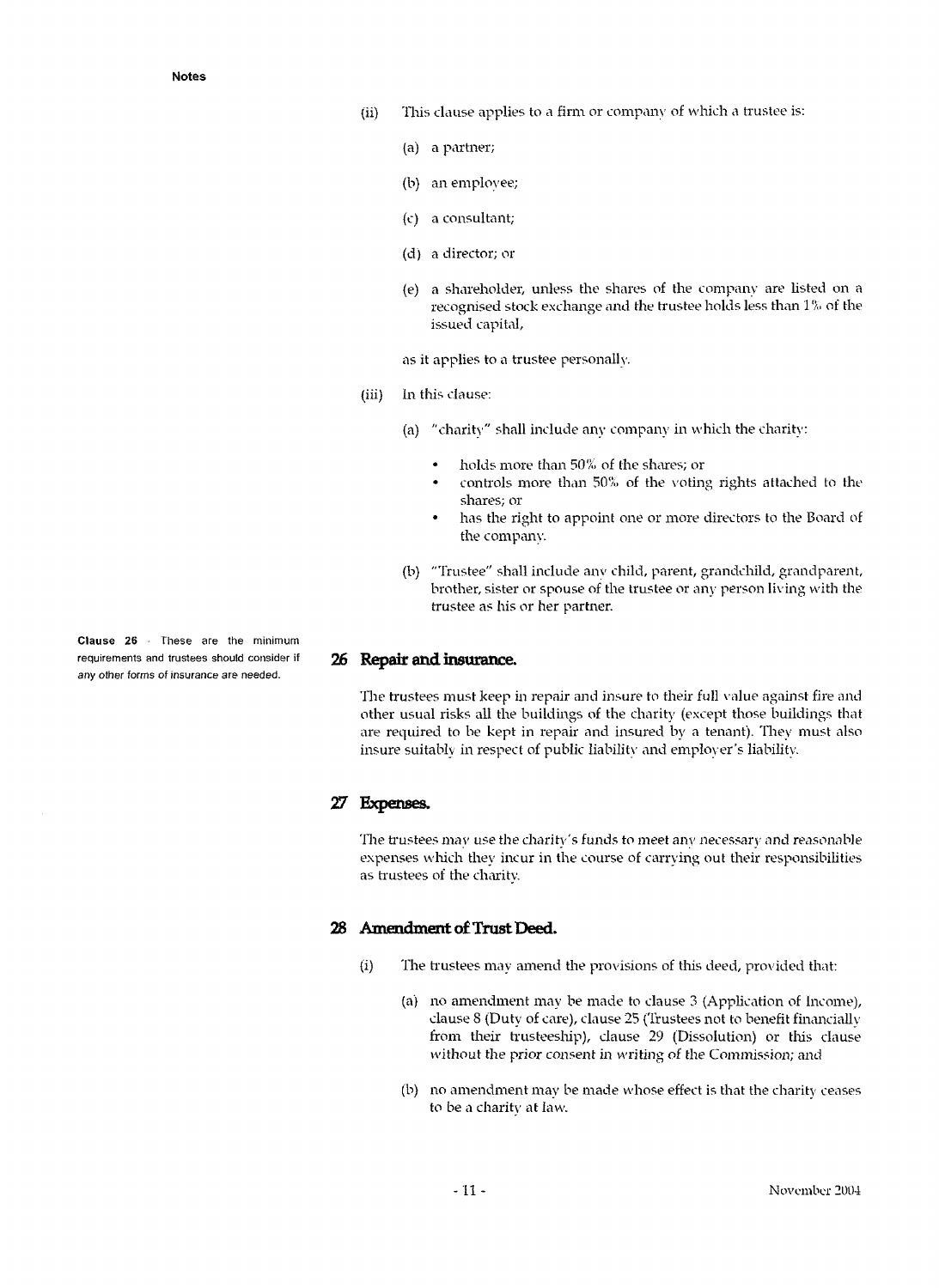**Clause** 28(ii) - Note that a change of name under clause 2 need only be made by resolution: it does not require to be confirmed by deed.

- (ii) Any amendment of this deed must be made by deed following a decision of the trustees made at a special meeting.
- (iii) The trustees must send to the Commission a certified copy of the deed effecting any amendment made under this clause within three months of it being made.

# **29 Dissolution.**

The trustees may dissolve the charity if they decide that it is necessary or desirable to do so. To be effective, a proposal to dissolve the charity must be passed at a special meeting by a two-thirds' majority of the trustees. Any assets of the charity that are left after the charity's debts have been paid ('the net assets') must be given:

- (i) to another charity (or other charities) with objects that are no wider than the charity's own, for the general purposes of the recipient charity (or charities); or
- (ii) to any charity for use for particular purposes which fall within the charity's objects.

The Commission must be notified promptly that the charity has been dissolved and, if the trustees were obliged to send the charity's accounts to the Commission for the accounting period which ended before its dissolution, they must send the Commission the charity's final accounts.

# **30 Interpretation.**

In this deed, all references to particular legislation are to be understood as references to legislation in force at the date of this deed and also to any subsequent legislation that adds to, modifies or replaces that legislation.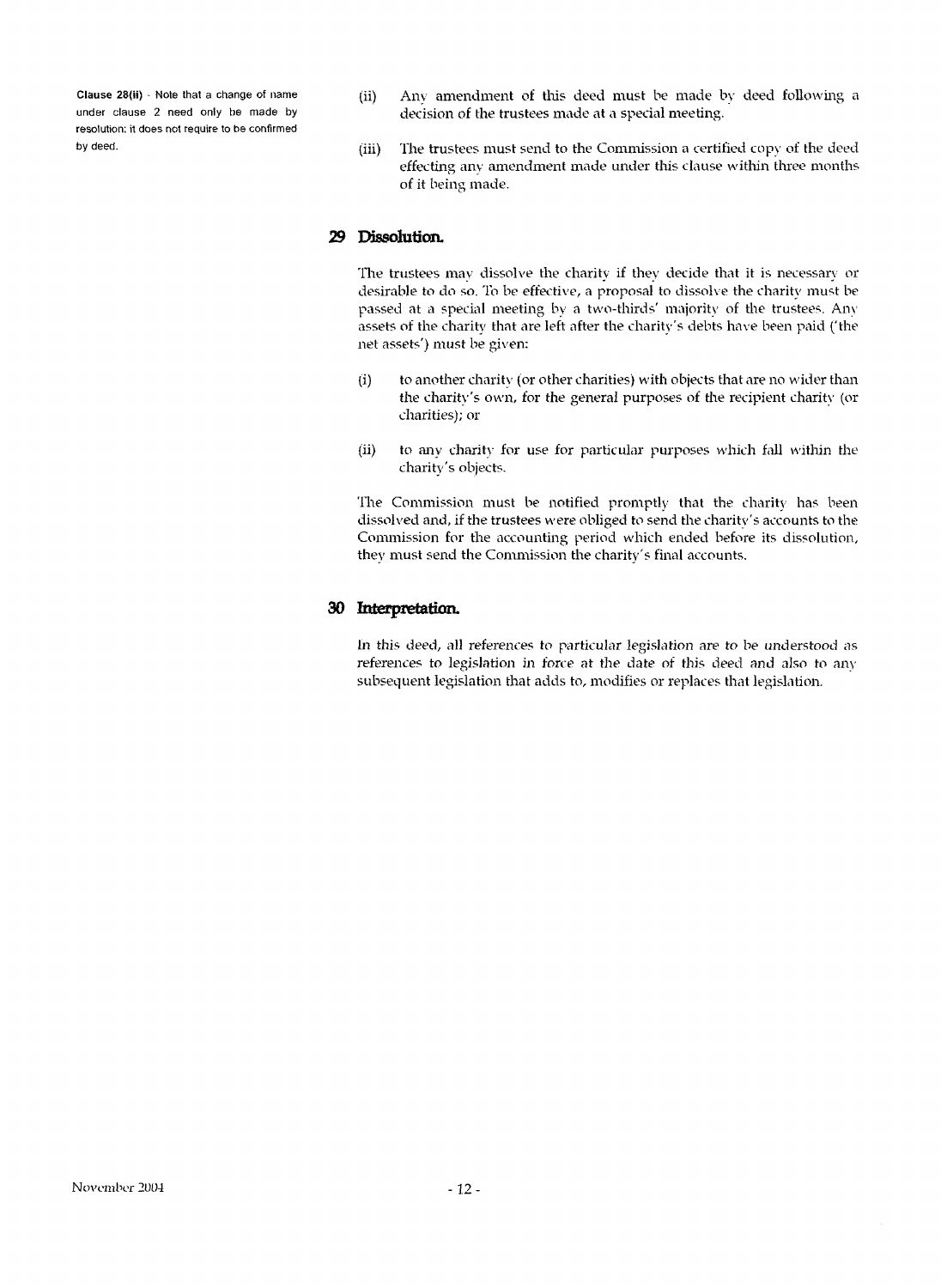This is set out to enable up to six trustees to sign and for these signatures to be witnessed so that the document has the formality of a deed. The first trustees named at the beginning of the document should sign. The witness(es) should be independent and not.

example, a close family relation of any of the first trustees. The first trustee should sign at 1(a) and the witness should sign at 1(b) and put his or her name and address where indicated; the next trustee should sign at  $2\langle a \rangle$ and the witness to that signature should complete 2(b) and so on until all the trustees have signed. If there are more than six trustees, please add further space following the pattern adopted for the first six sets of details.

| Signed as a deed by:<br>$1(a)$ REGER MALCOLM KIRK<br>on this $\overbrace{\hspace{25mm}151}^{151}$ (day) of $\overline{\hspace{2mm}J}$ $\overline{\hspace{2mm}J}$ $\overline{\hspace{2mm}J}$ $\overline{\hspace{2mm}J}$ $\overline{\hspace{2mm}J}$ $\overline{\hspace{2mm}J}$ $\overline{\hspace{2mm}J}$ $\overline{\hspace{2mm}J}$ $\overline{\hspace{2mm}J}$ $\overline{\hspace{2mm}J}$ $\overline{\hspace{2mm}J}$ $\overline{\hspace{2mm}J}$<br>in the presence of:<br>$H\rightarrow$<br>Witness's name:<br>REBECCA ANNE CAMP<br>Witness's address:<br>24 PANDORA KOAD<br>WEST HAMMPSTEAD<br>LONDON NWE ITT<br>And Cite.<br>Signed as a deed by:<br>$_{2(a)}$ ANNE DULCE KIRK<br>on this 150 (day) of Janvard Day (month) 2006 (year)<br>in the presence of:<br>$\overline{\phantom{a}}$<br>$2(b)$ $14$<br>Witness's name:<br>REBECCA ANNE CAMP<br>Witness's address:<br>AS ABOVE<br>Signed as a deed by: $\forall x \in \mathbb{R}$<br>3(a) ALEXANDER CHARLES KIRK<br>on this $\int_{\frac{\pi}{2}}^{\frac{\pi}{2}}$ (day) of $\pi$ $\pi$ and $\pi$ and $\pi$<br>(month) 2006(year)<br>in the presence of:<br>$3(b)$ .<br>Witness's name:<br>REBECCA ANNIE CAMP<br>Witness's address:<br>HNOV |    | IN WITNESS of this deed the parties to it have signed below. |
|--------------------------------------------------------------------------------------------------------------------------------------------------------------------------------------------------------------------------------------------------------------------------------------------------------------------------------------------------------------------------------------------------------------------------------------------------------------------------------------------------------------------------------------------------------------------------------------------------------------------------------------------------------------------------------------------------------------------------------------------------------------------------------------------------------------------------------------------------------------------------------------------------------------------------------------------------------------------------------------------------------------------------------------------------------------------------------------------------------------------------------------------------------------------------------------------------|----|--------------------------------------------------------------|
|                                                                                                                                                                                                                                                                                                                                                                                                                                                                                                                                                                                                                                                                                                                                                                                                                                                                                                                                                                                                                                                                                                                                                                                                  | 1, |                                                              |
|                                                                                                                                                                                                                                                                                                                                                                                                                                                                                                                                                                                                                                                                                                                                                                                                                                                                                                                                                                                                                                                                                                                                                                                                  |    |                                                              |
|                                                                                                                                                                                                                                                                                                                                                                                                                                                                                                                                                                                                                                                                                                                                                                                                                                                                                                                                                                                                                                                                                                                                                                                                  |    |                                                              |
|                                                                                                                                                                                                                                                                                                                                                                                                                                                                                                                                                                                                                                                                                                                                                                                                                                                                                                                                                                                                                                                                                                                                                                                                  |    |                                                              |
|                                                                                                                                                                                                                                                                                                                                                                                                                                                                                                                                                                                                                                                                                                                                                                                                                                                                                                                                                                                                                                                                                                                                                                                                  |    |                                                              |
|                                                                                                                                                                                                                                                                                                                                                                                                                                                                                                                                                                                                                                                                                                                                                                                                                                                                                                                                                                                                                                                                                                                                                                                                  |    |                                                              |
|                                                                                                                                                                                                                                                                                                                                                                                                                                                                                                                                                                                                                                                                                                                                                                                                                                                                                                                                                                                                                                                                                                                                                                                                  |    |                                                              |
|                                                                                                                                                                                                                                                                                                                                                                                                                                                                                                                                                                                                                                                                                                                                                                                                                                                                                                                                                                                                                                                                                                                                                                                                  |    |                                                              |
|                                                                                                                                                                                                                                                                                                                                                                                                                                                                                                                                                                                                                                                                                                                                                                                                                                                                                                                                                                                                                                                                                                                                                                                                  |    |                                                              |
|                                                                                                                                                                                                                                                                                                                                                                                                                                                                                                                                                                                                                                                                                                                                                                                                                                                                                                                                                                                                                                                                                                                                                                                                  |    |                                                              |
|                                                                                                                                                                                                                                                                                                                                                                                                                                                                                                                                                                                                                                                                                                                                                                                                                                                                                                                                                                                                                                                                                                                                                                                                  |    |                                                              |
|                                                                                                                                                                                                                                                                                                                                                                                                                                                                                                                                                                                                                                                                                                                                                                                                                                                                                                                                                                                                                                                                                                                                                                                                  |    |                                                              |
|                                                                                                                                                                                                                                                                                                                                                                                                                                                                                                                                                                                                                                                                                                                                                                                                                                                                                                                                                                                                                                                                                                                                                                                                  |    |                                                              |
|                                                                                                                                                                                                                                                                                                                                                                                                                                                                                                                                                                                                                                                                                                                                                                                                                                                                                                                                                                                                                                                                                                                                                                                                  |    |                                                              |
|                                                                                                                                                                                                                                                                                                                                                                                                                                                                                                                                                                                                                                                                                                                                                                                                                                                                                                                                                                                                                                                                                                                                                                                                  |    |                                                              |
|                                                                                                                                                                                                                                                                                                                                                                                                                                                                                                                                                                                                                                                                                                                                                                                                                                                                                                                                                                                                                                                                                                                                                                                                  |    |                                                              |
|                                                                                                                                                                                                                                                                                                                                                                                                                                                                                                                                                                                                                                                                                                                                                                                                                                                                                                                                                                                                                                                                                                                                                                                                  |    |                                                              |
|                                                                                                                                                                                                                                                                                                                                                                                                                                                                                                                                                                                                                                                                                                                                                                                                                                                                                                                                                                                                                                                                                                                                                                                                  |    |                                                              |
|                                                                                                                                                                                                                                                                                                                                                                                                                                                                                                                                                                                                                                                                                                                                                                                                                                                                                                                                                                                                                                                                                                                                                                                                  |    |                                                              |
|                                                                                                                                                                                                                                                                                                                                                                                                                                                                                                                                                                                                                                                                                                                                                                                                                                                                                                                                                                                                                                                                                                                                                                                                  |    |                                                              |
|                                                                                                                                                                                                                                                                                                                                                                                                                                                                                                                                                                                                                                                                                                                                                                                                                                                                                                                                                                                                                                                                                                                                                                                                  |    |                                                              |
|                                                                                                                                                                                                                                                                                                                                                                                                                                                                                                                                                                                                                                                                                                                                                                                                                                                                                                                                                                                                                                                                                                                                                                                                  |    |                                                              |
|                                                                                                                                                                                                                                                                                                                                                                                                                                                                                                                                                                                                                                                                                                                                                                                                                                                                                                                                                                                                                                                                                                                                                                                                  |    |                                                              |
|                                                                                                                                                                                                                                                                                                                                                                                                                                                                                                                                                                                                                                                                                                                                                                                                                                                                                                                                                                                                                                                                                                                                                                                                  |    |                                                              |
|                                                                                                                                                                                                                                                                                                                                                                                                                                                                                                                                                                                                                                                                                                                                                                                                                                                                                                                                                                                                                                                                                                                                                                                                  |    |                                                              |

 $\ddot{\phantom{0}}$ 

 $\ddot{\phantom{0}}$